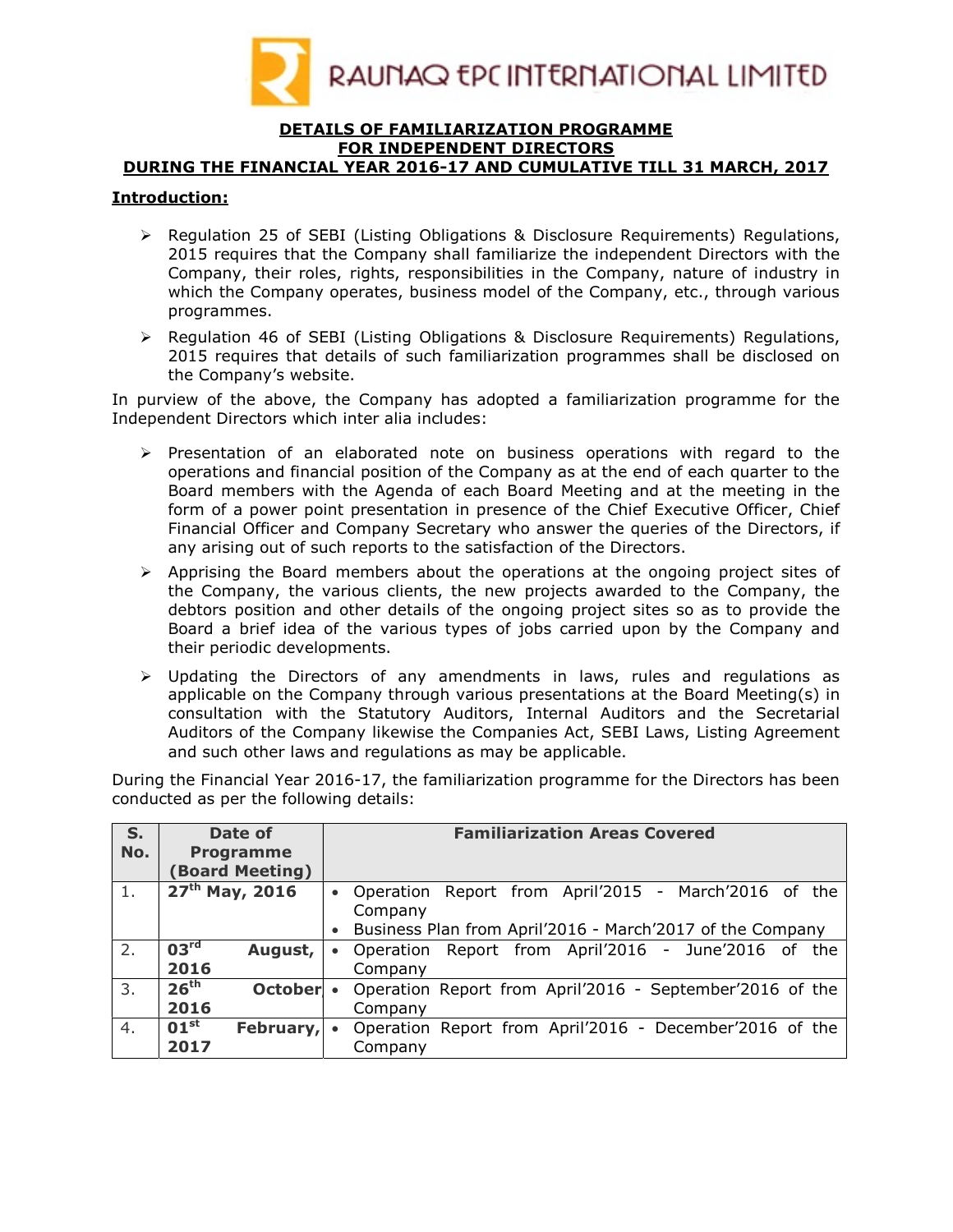

### Details of attendance of Independent Directors in familiarization programme and no. of hours spent in such programmes during the Financial Year 2016-17 are as follows:

| S <sub>1</sub> | <b>Name of</b>     | No. of         | No. of hours spent on programmes attended |              |                   |  |  |
|----------------|--------------------|----------------|-------------------------------------------|--------------|-------------------|--|--|
| No.            | <b>Independent</b> | the            |                                           |              |                   |  |  |
|                | <b>Director</b>    | session        |                                           |              |                   |  |  |
|                |                    | attended       |                                           |              |                   |  |  |
| 1.             | <b>Mr. V.K.</b>    | $\overline{4}$ | <b>Date</b>                               | No. of       | <b>Cumulative</b> |  |  |
|                | Pargal             |                |                                           | <b>Hours</b> | <b>Hours</b>      |  |  |
|                |                    |                | $27^{th}$ May, 2016                       | 1.15         | 1.15              |  |  |
|                |                    |                | 03rd August, 2016                         | 0.45         | 2.00              |  |  |
|                |                    |                | 26 <sup>th</sup> October, 2016            | 0.55         | 2.55              |  |  |
|                |                    |                | 01 <sup>st</sup> February, 2017           | 1.05         | 4.00              |  |  |
| 2.             | Dr. Sanjeev        | 3              | <b>Date</b>                               | No. of       | <b>Cumulative</b> |  |  |
|                | <b>Kumar</b>       |                |                                           | <b>Hours</b> | <b>Hours</b>      |  |  |
|                |                    |                | $27th$ May, 2016                          | 0.00         | 0.00              |  |  |
|                |                    |                | 03rd August, 2016                         | 0.45         | 0.45              |  |  |
|                |                    |                | 26 <sup>th</sup> October, 2016            | 0.55         | 1.40              |  |  |
|                |                    |                | 01 <sup>st</sup> February, 2017           | 1.05         | 2.45              |  |  |
| 3.             | <b>Mr. P.K.</b>    | $\overline{4}$ | <b>Date</b>                               | No. of       | <b>Cumulative</b> |  |  |
|                | <b>Mittal</b>      |                |                                           | <b>Hours</b> | <b>Hours</b>      |  |  |
|                |                    |                | 27 <sup>th</sup> May, 2016                | 1.15         | 1.15              |  |  |
|                |                    |                | 03rd August, 2016                         | 0.45         | 2.00              |  |  |
|                |                    |                | 26 <sup>th</sup> October, 2016            | 0.55         | 2.55              |  |  |
|                |                    |                | 01 <sup>st</sup> February, 2017           | 1.05         | 4.00              |  |  |
| 4.             | Mr. Gautam         | 3              | <b>Date</b>                               | No. of       | <b>Cumulative</b> |  |  |
|                | <b>Mukherjee</b>   |                |                                           | <b>Hours</b> | <b>Hours</b>      |  |  |
|                |                    |                | $27^{th}$ May, 2016                       | 1.15         | 1.15              |  |  |
|                |                    |                | 03rd August, 2016                         | 0.00         | 1.15              |  |  |
|                |                    |                | 26 <sup>th</sup> October, 2016            | 0.55         | 2.10              |  |  |
|                |                    |                | 01 <sup>st</sup> February, 2017           | 1.05         | 3.15              |  |  |
| 5.             | Mr. Satya          | $\overline{4}$ | <b>Date</b>                               | No. of       | <b>Cumulative</b> |  |  |
|                | Prakash            |                |                                           | <b>Hours</b> | <b>Hours</b>      |  |  |
|                | Mangal             |                | 27 <sup>th</sup> May, 2016                | 1.15         | 1.15              |  |  |
|                |                    |                | 03rd August, 2016                         | 0.45         | 2.00              |  |  |
|                |                    |                | 26 <sup>th</sup> October, 2016            | 0.55         | 2.55              |  |  |
|                |                    |                | 01 <sup>st</sup> February, 2017           | 1.05         | 4.00              |  |  |
| 6.             | Ms.                | $\overline{4}$ | <b>Date</b>                               | No. of       | <b>Cumulative</b> |  |  |
|                | Seethalakshmi      |                |                                           | <b>Hours</b> | <b>Hours</b>      |  |  |
|                | Venkataraman       |                | $27th$ May, 2016                          | 1.15         | 1.15              |  |  |
|                |                    |                | $03rd$ August, 2016                       | 0.45         | 2.00              |  |  |
|                |                    |                | 26 <sup>th</sup> October, 2016            | 0.55         | 2.55              |  |  |
|                |                    |                | 01st February, 2017                       | 1.05         | 4.00              |  |  |

0.00 indicates Director not present in the meeting.